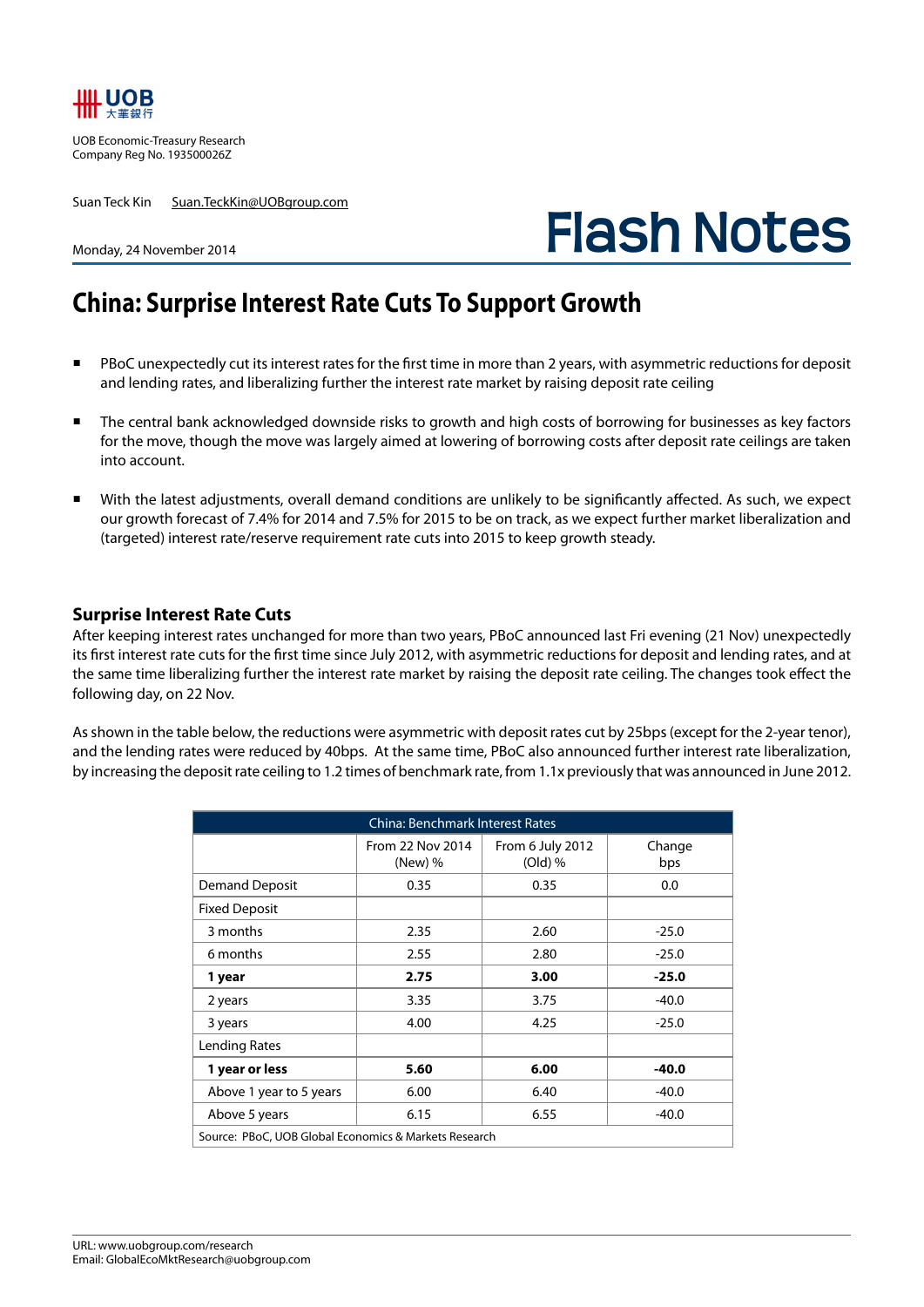# **Another Targeted Move: Deposit Rates Largely Unchanged**

Of note though is that, after taking into account the new deposit rate ceiling (now 1.2 times above benchmark deposit rate, from 1.1 time prior to Friday), the announcement turns out to be more targeted in nature than it first appeared and was clearly aimed at reducing borrowing costs while preserving the purchasing power of savers as China shifts towards a domestic demand model.

The 1-year deposit rate is nominally lowered by 25bps to 2.75%. In the current competitive environment for deposits, banks are likely to pay the maximum 1.2 times above the benchmark rate, which would be 3.30% for the 1-year rate. This is exactly the same 1-year deposit rate prior to Friday's change with the 1.1x ceiling, as shown in the table below. For other tenors and after applying the ceilings, deposit rates have stayed largely the same as before (except for the 2 to 3 year tenors).

| China: Comparison of Changes Deposit Interest Rates (With Ceilings) |                                   |                                                         |                                   |                                                |                                              |  |  |
|---------------------------------------------------------------------|-----------------------------------|---------------------------------------------------------|-----------------------------------|------------------------------------------------|----------------------------------------------|--|--|
|                                                                     | From 22 Nov 2014<br>(New)<br>$\%$ | After Applying 1.2x<br>Above Benchmark<br>$\frac{0}{0}$ | From 6 July 2012<br>(Old)<br>$\%$ | After Applying 1.1x<br>Above Benchmark<br>$\%$ | Change (After Ap-<br>plying Ceilings)<br>bps |  |  |
| Demand Deposit                                                      | 0.35                              | 0.42                                                    | 0.35                              | 0.39                                           | 3.5                                          |  |  |
| <b>Fixed Deposit</b>                                                |                                   |                                                         |                                   |                                                |                                              |  |  |
| 3 months                                                            | 2.35                              | 2.82                                                    | 2.60                              | 2.86                                           | $-4.0$                                       |  |  |
| 6 months                                                            | 2.55                              | 3.06                                                    | 2.80                              | 3.08                                           | $-2.0$                                       |  |  |
| 1 year                                                              | 2.75                              | 3.30                                                    | 3.00                              | 3.30                                           | 0.0                                          |  |  |
| 2 years                                                             | 3.35                              | 4.02                                                    | 3.75                              | 4.13                                           | $-10.5$                                      |  |  |
| 3 years                                                             | 4.00                              | 4.80                                                    | 4.25                              | 4.68                                           | 12.5                                         |  |  |
| Source: BRoC, HOR Global Economics & Markets Besoarch               |                                   |                                                         |                                   |                                                |                                              |  |  |

Source: PBoC, UOB Global Economics & Markets Research

# **What Motivated PBoC?**

It is clear that last Friday's announcement was biased towards lowering of loans interest rates while keeping deposit interest rates stable especially if commercial banks apply the maximum allowed ceiling of 1.2x to compete for deposits.

In certain sense, this could be interpreted as just another "targeted" policy move, along the line of previous measures on reserve requirement ratios (RRR), loan-to-deposit (LD) ratios, and a slew of liquidity tools (including Standing Lending Facility (SLF), Medium-term Lending Facility (MLF), Pledged Supplementary Lending (PSL)) etc, rather than broad-based interest rate cuts or a shift towards outright monetary stimulus.

Indeed, in the Q&A accompanying the PBoC statement, high borrowing costs, as well as difficulty of getting loans, especially for smaller enterprises, were highlighted as a major factor for the rate cuts, though the central bank emphasized that the overall policy stance remains stable. While it acknowledged downside risks to growth and also difficulty in these early stages of economic restructuring, the size and resilience of the economy, ample market opportunities, and flexibility in the economic restructuring mean that there is no need for stimulus policy, and the central bank would maintain its current policy stance.

# **Implications**

In taking to interest rate cuts, the PBoC was clearly wary of the high borrowing costs faced by businesses, as well as the soft economic data going into the fourth quarter of 2014, which was heightened by the flash manufacturing PMI for Nov last Thur (20 Nov) that came right smack at the 50 level, and at the lowest in 6 months.

However, the PBoC did not go full out like in previous years, and instead continued with the "targeted" approach, once deposit rate ceilings are taken into account. This is likely to be the approach going into 2015, and we expect more targeted cuts in RRR and interest rates, as well interest rate liberalization, as we head into the new year. We expect at another 50bps cut to the 1Y lending rate by end-2015, to 5.10%, accompanied with smaller reductions for the deposit rates.

As for our growth forecast, we continue to maintain our projections of 7.4% for 2014 (with 7.4% expansion already achieved in the first three quarters of 2014) and 7.5% for 2015. While we believe that monetary policy is likely to keep economic growth on track, downside risks to our forecasts remain significant for 2015